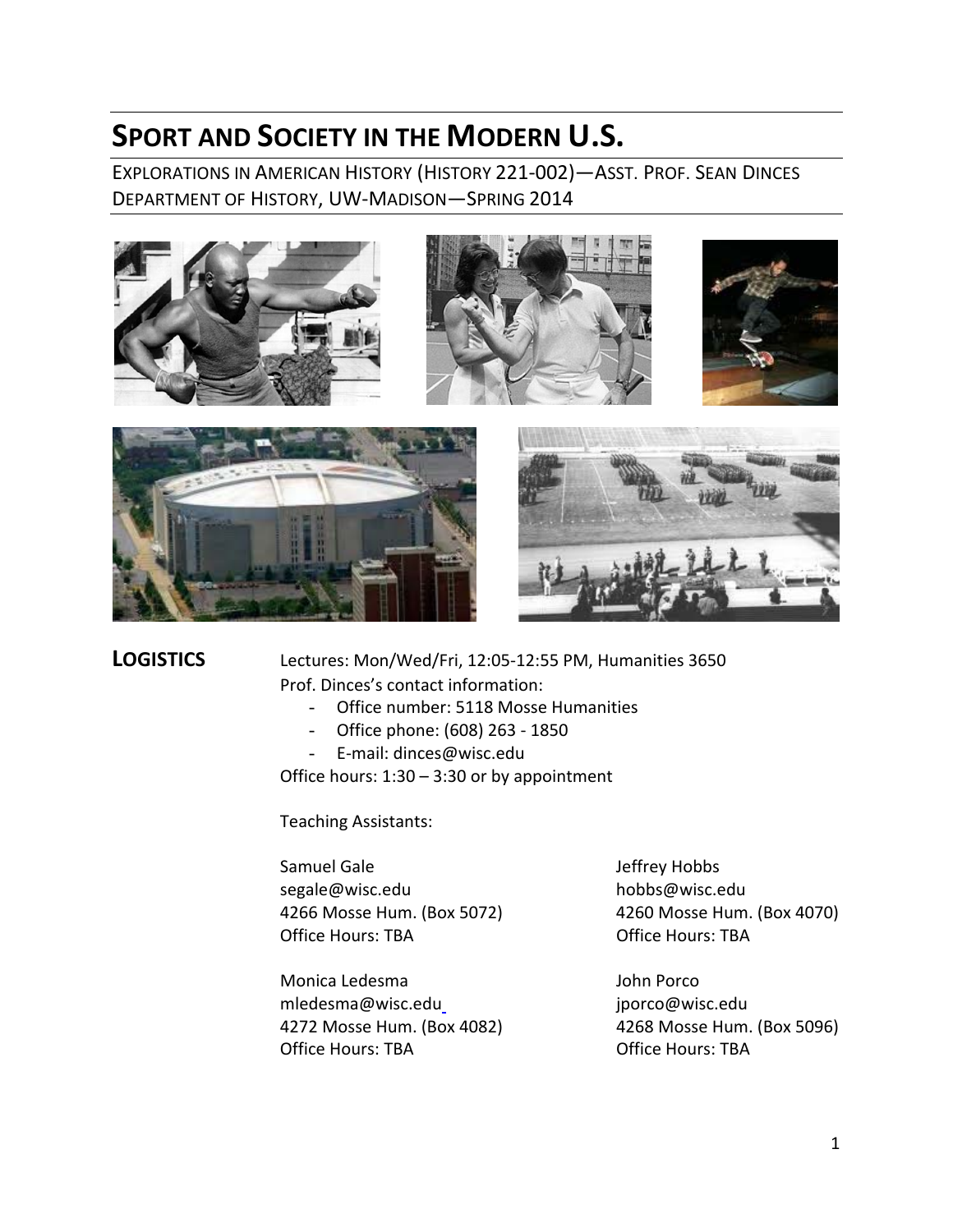### **DESCRIPTION** As much as we may try to convince ourselves that sport offers an escape from the "real world," constant news of players' strikes, stadium financing controversies, and the lack of diversity in league management remind us that we cannot separate the games we play and watch from the political, social, and cultural contexts in which they are embedded. With this in mind, this course explores how sport has shaped and been shaped by major trends in American social, cultural, political, and economic history. Students will engage with serious historical debates about sport's relationship to American capitalism, liberalism, social movements, and urban development. Readings also provide exposure to often‐overlooked perspectives on the politics of race, gender, and class in American sport in the twentieth century. Non‐sports fans are welcome!

**OBJECTIVES**  Students in this course will:

- $\checkmark$  Recall the key contexts, events, actors, decisions, and ideologies that drove the history of American sport in the late‐nineteenth and twentieth centuries.
- $\checkmark$  Connect the history of American sport to the larger conflicts and contexts of interest to American historians. These include the struggle between capital and labor, movements for inclusion and equity, the transformation of the built environment, and the role of the United States abroad.
- $\checkmark$  Develop an appreciation of the relevance of these conflicts to the contemporary landscape of American sport.
- $\checkmark$  Learn to recognize and challenge overgeneralizations and unfounded assumptions that circulate widely within popular sports media.
- $\checkmark$  Receive an introduction to the analysis of a wide array of primary source material.

I want this class to be a rich experience for each and every student. While much of the material we examine in class will call into question basic assumptions about the relationship between sport and society, the goal is not to dampen your enthusiasm for playing and watching the games you love. Instead, my hope is that the course fosters a critical sensibility that helps you view these games in their historical and sociological context. I pledge to do my best to present engaging lectures, encourage thoughtful discussions, and assign interesting readings. In return, I expect that you come to class and section prepared, and that you accept the challenge of working through the difficult (and occasionally uncomfortable) questions that the course raises.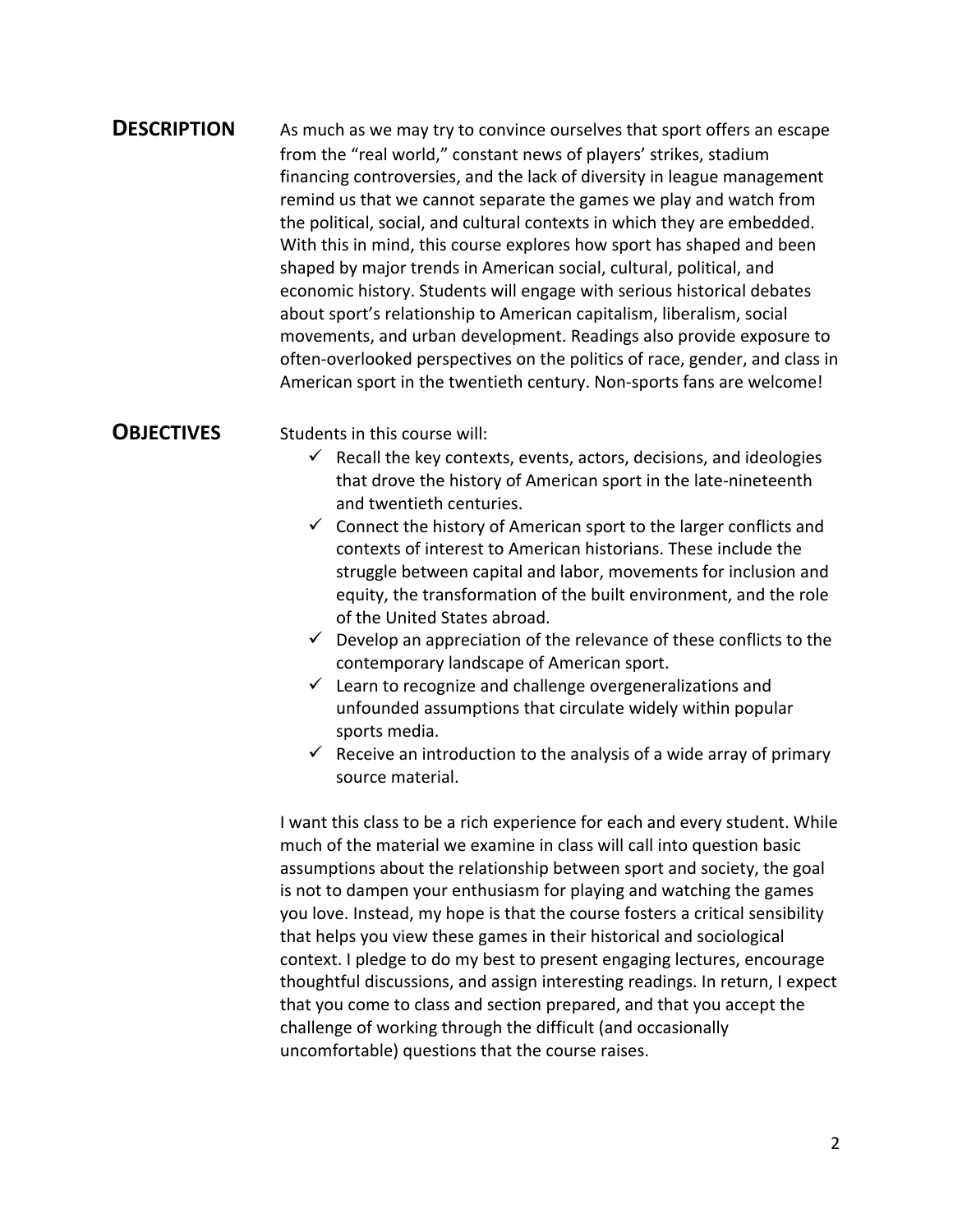## **COURSE TEXTS\***

#### *Required*

- Goldstein, Warren. *Playing for Keeps: A History of Early Baseball*. 2nd Ed. Ithaca, NY: Cornell University Press, 2009.
- LaFeber, Walter. *Michael Jordan and the New Global Capitalism*. 2nd Ed. New York, NY: W.W. Norton, 2002.
- Lenehan, Michael. *Ramblers: Loyola Chicago 1963‐ The Team That Changed the Color of College Basketball*. Evanston, IL: Agate Midway, 2013.
- Riess, Steven. *Major Problems in American Sport History*. 1st Ed. Boston, MA: Houghton Mifflin, 1997.

*Optional*

 $\overline{a}$ 

HIS221‐02 Course Packet, available at Bob's Copy Shop (208 N Charter St).

- **REQUIREMENTS** Satisfactory completion of this course is contingent upon the fulfillment of all of the following requirements (further details will be provided in class and section):
	- **Participation**‐ Consistent attendance in lecture and discussion section is essential. Teaching assistants will take attendance at every section meeting. Moreover, satisfactory participation means more than showing up; it means getting involved actively, intelligently, and respectfully in section discussions. Absolutely no internet cruising or cell‐phone use in lecture or section (repeat offenders will see it reflected in their participation grade).
	- **Pop Quizzes‐** There will be several unannounced quizzes in lecture. The format will typically be multiple choice (i.e. scantron). There are no make‐up quizzes. Your lowest quiz grade will be dropped.
	- **Midterms‐** Two in‐class midterm examinations—covering Units 1 and 2, respectively—will consist primarily of short answer and essay questions that will require you to draw from both assigned readings and lectures.

<sup>\*</sup> All texts are available for purchase at the University Book Store, and available on course reserve for 3‐hour checkout at College Library. A Course Packet with all non‐textbook readings will be available for purchase at Bob's Copy Shop (200 N. Charter St.) no later than January  $27<sup>th</sup>$ .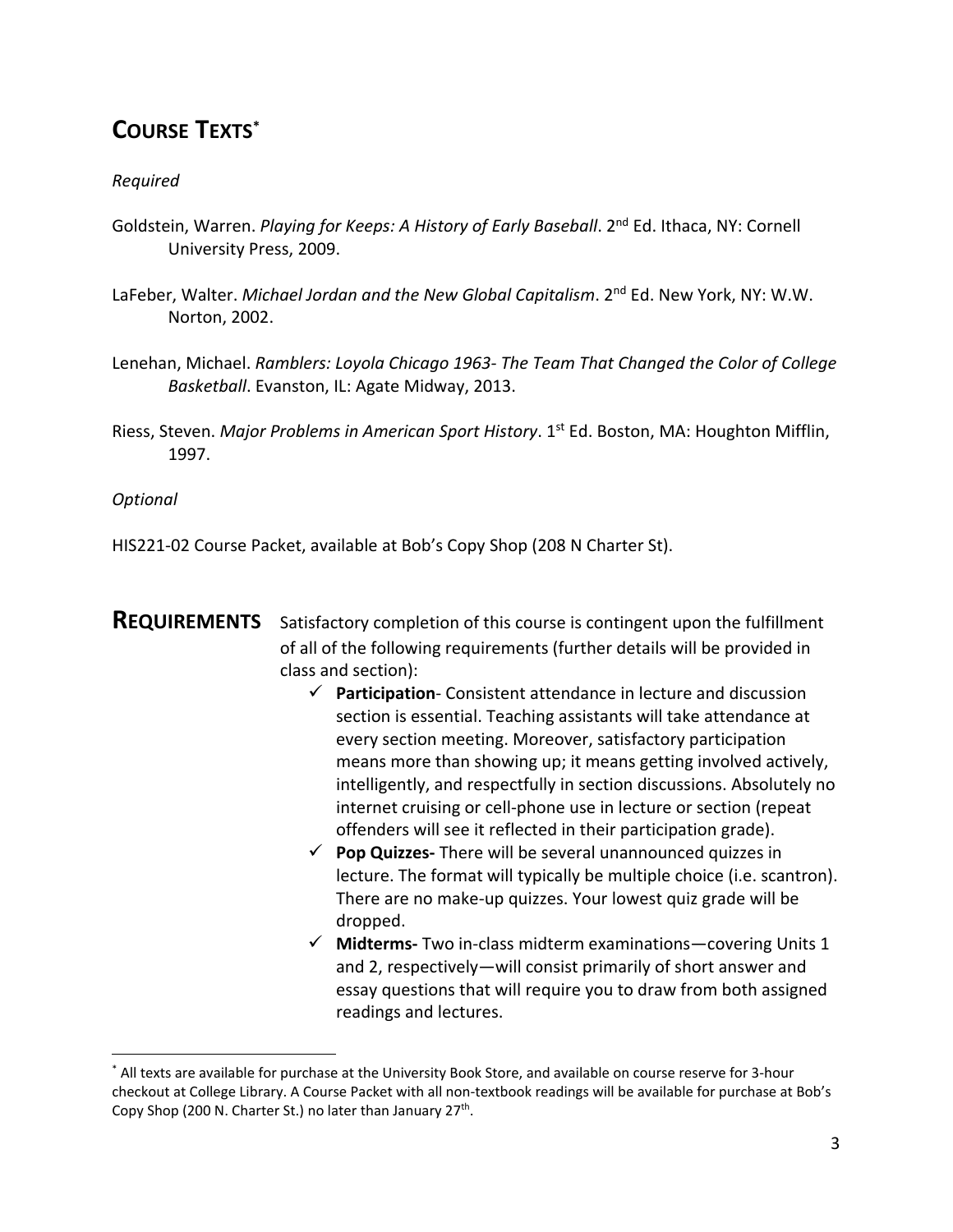- **5‐7 Page Paper‐** As we near the end of Unit Three, I will distribute a set of two or three essay questions. You must respond to one of the questions (your choice) in a 5‐7 page paper written outside of class.
- **Final Exam‐** In terms of form, the final exam will be an extended version of the two midterms. However, it will be comprehensive. The final exam is scheduled for the evening of May  $13<sup>th</sup>$ , 7:25 PM – 9:25 PM. Arrangements for alternative exams will be made ONLY for students with three exams scheduled for the 13<sup>th</sup>, or whose UW athletic team is scheduled to compete during that time. If this is the case, YOU MUST speak with me about the issue by the end of the second week of class (i.e. no later than January  $31<sup>st</sup>$ ! Regarding this issue, see me directly.

**GRADING** Grades will be determined using the following weights:

| $\checkmark$ Participation                      | <b>20%</b> |
|-------------------------------------------------|------------|
| $\checkmark$ Pop-quizzes (lowest grade dropped) | 10%        |
| $\checkmark$ Midterm #1                         | 15%        |
| $\checkmark$ Midterm #2                         | 15%        |
| $\checkmark$ 5-7 Page Paper                     | 20%        |
| $\checkmark$ Final Exam                         | 20%        |
|                                                 |            |

"Participation" may include additional section‐related assignments created by your teaching assistant at their discretion.

**POLICIES** Plagiarism will result in failure of the course and referral to the Dean of Students. If you are unsure about what constitutes plagiarism or have questions about a particular issue, you can always come to me for clarification. A good rule of thumb is to err on the side of caution when it comes to source citation and attribution. The following web sites have additional information on identifying and avoiding plagiarism:

- $\checkmark$  http://www.plagiarism.org
- $\checkmark$  http://writing.wisc.edu/Handbook/QPA\_plagiarism.html

Late work WILL result in automatic penalizations. For any assignment (regardless of weighting), each day of tardiness will result in full letter‐ grade deduction. Anything submitted after the stated deadline is "one day" late. Anything submitted more than 24 hours after the stated deadline is "two days" late.

Your TAs and I are committed to making the classroom a **safe space** for different identities and perspectives. It can't happen, however, without your active support and self‐reflection. Creating a safe space for learning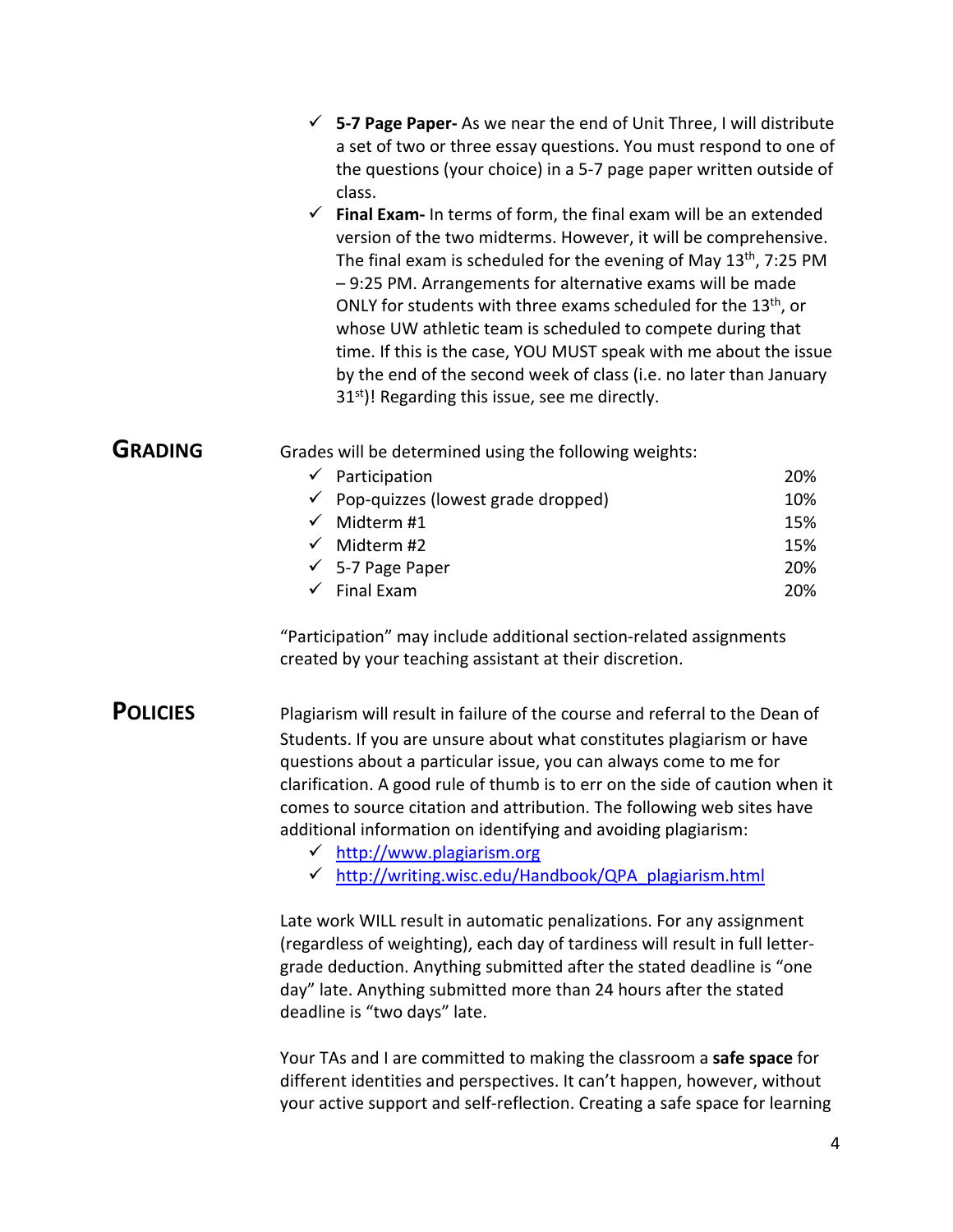involves respect for other students' right to express their opinion free from interruption, ridicule, or other adverse consequences. Students (and instructors) should express opinions in a civil fashion and without aggressive repetition. In section, everyone's goal should be to participate in—but not dominate—the discussion. In this regard, it is crucial to be sensitive to gender, race, sexuality, age, class, and ability. If any questions or concerns arise regarding issues of equity, diversity, and/or discrimination, do not hesitate to see me or the Dean of Students in the Division of Student Life (http://www.students.wisc.edu/). Information on official university policy concerning these issues is available through the UW‐Madison Office of Equity and Diversity (http://www.oed.wisc.edu/).

For concerns related to accommodations for students with disabilities, please see me and/or visit the UW McBurney Disability Resource Center Site (http://www.mcburney.wisc.edu).

**In‐Class Use of Technology**. Use of laptops, cellphones, and other electronic/wired devices is not permitted in lecture and discussion section. It is a distraction for the instructors as well as for those sitting around you. Accommodations will be made for students who require in‐ class use of a laptop for reasons documented by McBurney (see me or your TA if this is an issue).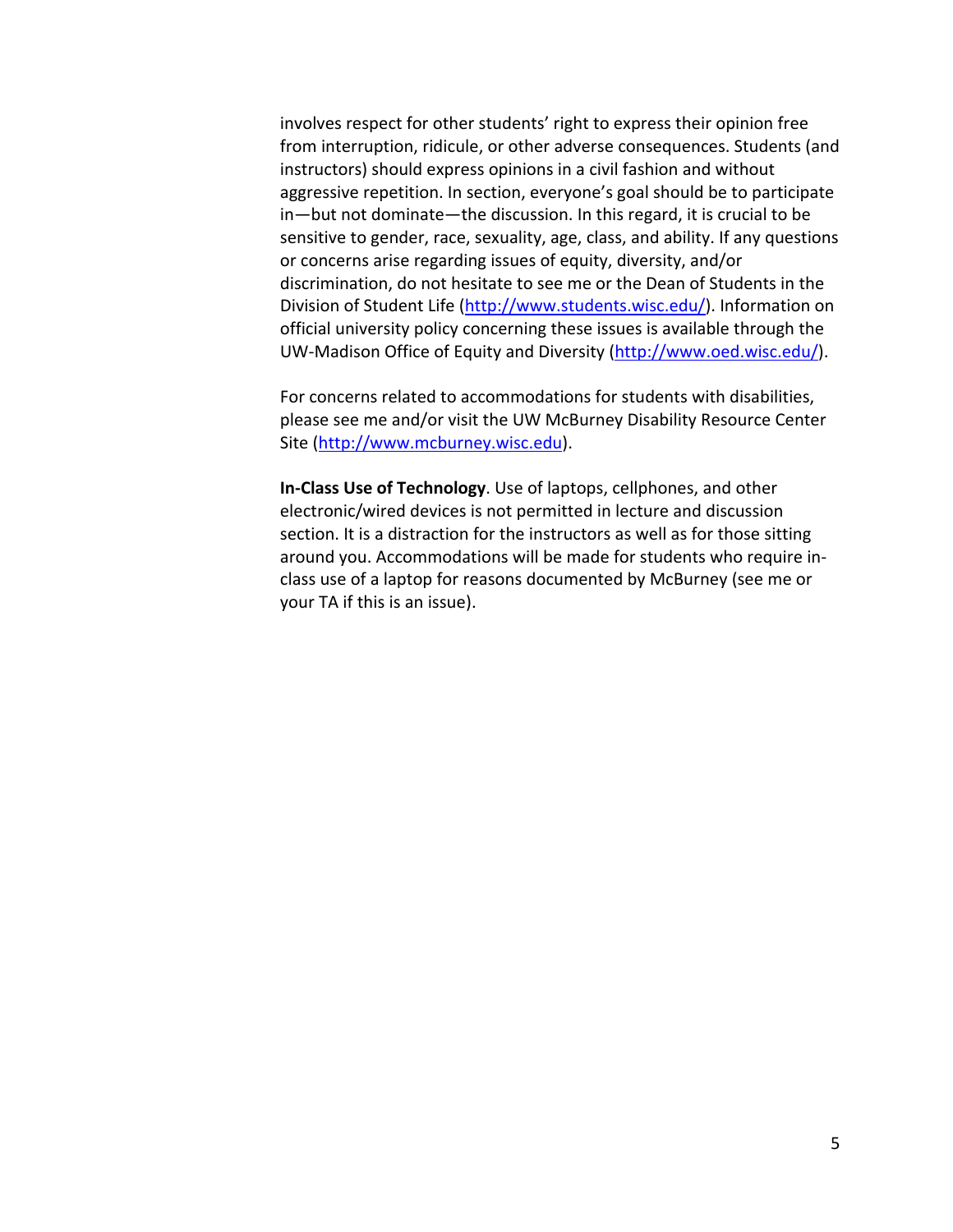#### **INTRODUCTION**

#### **Week 1, January 22‐24‐ Overview, Definitions, and Frameworks**

#### Multimedia:

Watch *Not Just a Game*‡

#### **Week 2, January 27‐31‐ American Sport to the Civil War**

Secondary Source Reading:

- $\checkmark$  Timothy Breen (1977), "The Cultural Significance of Gambling Among the Gentry of Virginia" (pp. 31‐38).
- $\checkmark$  Elliott Gorn (1985), "The Social Significance of Gouging in the Southern Backcountry" (pp. 62‐69).
- David Wiggins (1997), "Isaac Murphy: Black Hero in Nineteenth‐Century American Sport," in *Glory Bound: Black Athletes in a White America* (pp. 21‐33).
- Warren Goldstein, *Playing for Keeps*, Prologue, Chapters 1 & 2 (pp. 1‐42).

Primary Source Reading:

 $\overline{a}$ 

- "King James I Identifies Lawful Sports in England, 1618" (pp. 22‐24).
- $\checkmark$  "Restrictive Sabbath Statutes of Colonial Massachusetts" (p. 24).
- $\checkmark$  "Horace Greeley Decries the Slaughter of Boxer Thomas McCoy, 1842" (pp. 54-56).
- "The *New York Herald* Reports on 'The Great Contest: Fashion *v*. Peytona,' 1845" (pp. 57‐61).
- $\checkmark$  "Catharine Beecher Criticizes Women's Frailty and Recommends What Should be Done About It, 1855" (pp. 85‐87).

<sup>†</sup> Readings are due in section during the week listed. Readings with a next to them are from the *Major Problems* text (page numbers correspond to *Major Problems*, not the original source). Those with a  $\odot$  next to them can be obtained from Learn@UW or from the course packet available at Bob's Copy Shop. A  $\bigstar$  indicates one of the outside texts other than *Major Problems*.

<sup>‡</sup> Multimedia assignments must be viewed outside of class by accessing the videos through Learn@UW.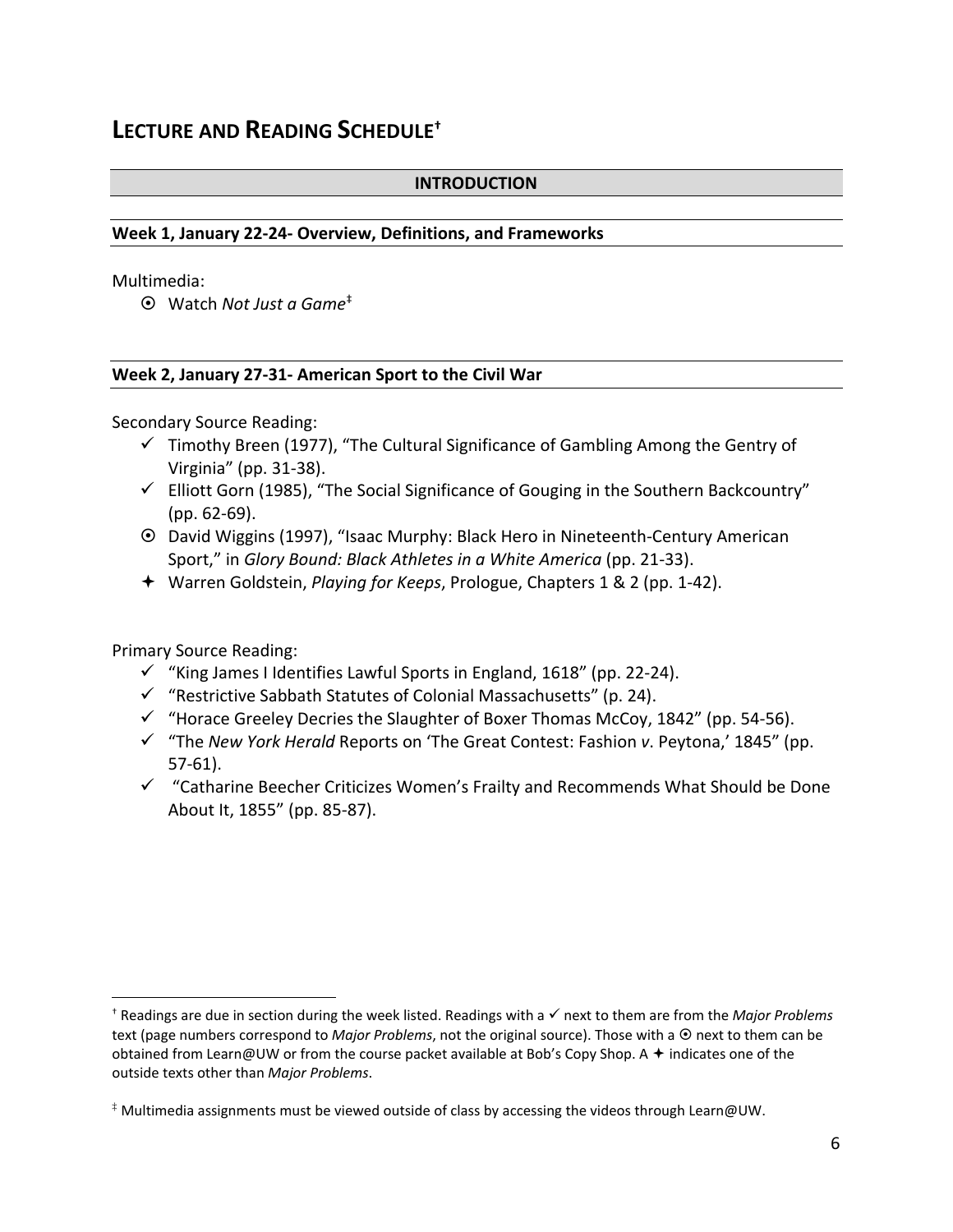#### **UNIT 1‐ Sport and the Rise of Industrial Capitalism, 1877‐1932**

#### **Week 3, February 3‐7‐ Sport, Manhood, and Class in the Post‐Bellum U.S.**

Secondary Source Reading:

- S.W. Pope (1997), "Amateurism: The Invention of an Athletic Tradition," *Patriotic Games: Sporting Traditions in the American Imagination* (pp. 18‐34).
- $\checkmark$  Ted Vincent (1994), "Working-Class Runners in the Late Nineteenth Century" (pp. 198– 204).
- Warren Goldstein, *Playing for Keeps*, Chapters 3‐5 (pp. 43‐100).

Primary Source Readings:

- "The *Spirit of the Times* Examines the Founding of the New York Athletic Club, 1868" (pp. 93‐94).
- "Coach Walter Camp on Sportsmanship, 1893" (pp. 114‐116).
- "Caspar Whitney Probes the Evolution of the Country Club, 1894" (pp. 170‐173).
- $\checkmark$  "Henry Beach Needham Decries the Professionalization of College Athletes, 1905" (pp. 118‐121).
- "Theodore Roosevelt Examines How Sport Makes Boys into Men, 1900" (pp. 246‐247).

#### **Week 4, February 10‐14‐ Sport, Consumption, and Profit at the Turn of the Century**

Secondary Source Readings:

- John Kasson (1978), *Amusing the Million: Coney Island at the Turn of the Century* (pp. 3‐ 9, 29‐36).
- $\checkmark$  Michael Isenberg (1988), "The Sullivan-Corbett Championship Fight of 1892 and the Modernization of Ring Promotion" (pp. 230‐237).
- Warren Goldstein, *Playing for Keeps*, Chapters 6‐8, Epilogue (pp. 101‐155).

Primary Source Readings

- $\checkmark$  "John Montgomery Ward Asks, 'Is the Baseball Player a Chattel?' " (pp. 216-218).
- $\checkmark$  "Sears, Roebuck Catalogue Sports Equipment Advertisements, 1897" (p. 222).
- $\checkmark$  "René Bache Computes the Cost of a Day at the Races, 1906" (pp. 208-211).
	- Use the information at the following website to estimate the cost in current \$: http://www.minneapolisfed.org/community\_education/teacher/calc/hist1800.cf m
- $\checkmark$  "Supreme Court Justice Oliver Wendell Homes, Jr., Explains Why Baseball Is Not Subject to Antitrust Laws, 1922" (p. 221).
- $\checkmark$  "Grantland Rice on John L. Sullivan and Babe Ruth as Prowess Heroes, 1925" (pp. 317-319).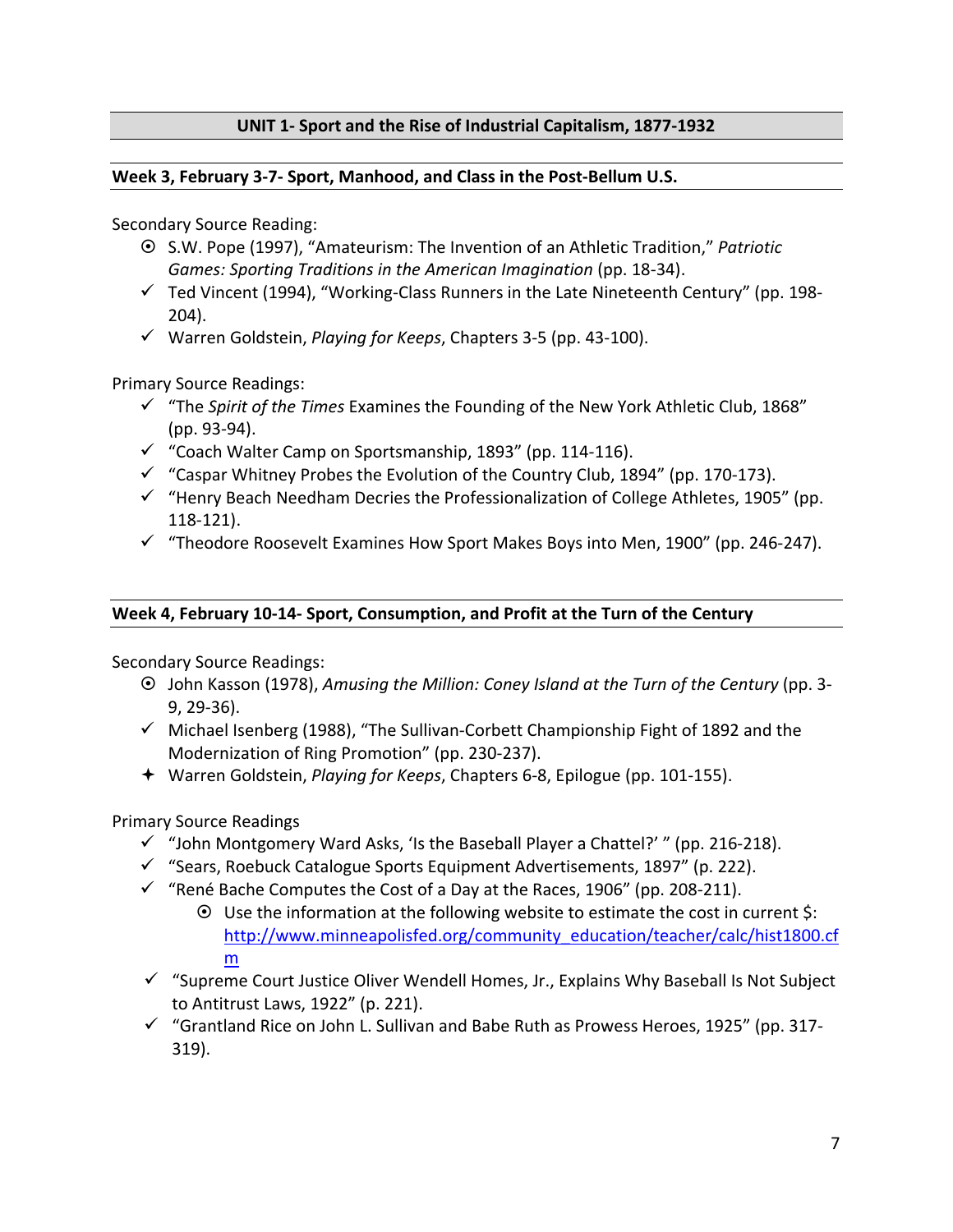#### **Week 5, February 17‐21‐ Sport and the Rise of the American City**

Secondary Source Readings:

- $\checkmark$  Stephen Hardy (1982), "Urbanization and the Rise of Sport" (pp. 15-19).
- $\checkmark$  Stephen Hardy (1982), "Parks for the People: The Rise of Public Parks in Boston, 1869-1900" (pp. 151‐159).
- Rob Ruck (1987), "Sport and Black Pittsburgh, 1900‐1930," in *Sandlot Seasons: Sport in Black Pittsburgh* (pp. 8‐ 39).

Primary Source Readings:

- "The *New York Times* Evaluates the Accessibility and Utility of Central Park, 1873‐1875" (pp. 141‐142).
- "The *New York Times* Lauds Baseball and Community Pride, 1888" (pp. 146‐147).
- "Mayor Quincy of Boston Supports Municipal Swimming Pools, 1898."
- "The *New York Times* Considers Madison Square Garden as a Civic Institution, 1900" (pp. 147‐148).
- $\odot$  Barney Ross, "The Mean Streets of Chicago in the 1920s and the Making of a Prize Fighter."

#### **Week 6, February 24‐28‐ Race, Womanhood, and Sport at the Turn of the Century**

Secondary Source Readings:

- $\checkmark$  Randy Roberts, "The 1910 Jeffries-Johnson Fight and its Impact" (pp. 290-299).
- Susan Cahn (1994), "Grass‐Roots Growth and Sexual Sensation in the Flapper Era," in *Coming on Strong: Gender and Sexuality in Twentieth‐Century Women's Sport* (pp. 31‐ 54).

Primary Source Readings:

- $\checkmark$  "Ann O'Hagan Describes the Athletic American Girl, 1901" (pp. 250-252).
- $\checkmark$  "Senda Berenson Asserts the Value of Adapted Women's Basketball, 1901" (pp. 253-255).
- "Dr. Dudley A. Sargent Asks, 'Are Athletics Making Girls Masculine?', 1912" (pp. 255‐ 258).
- $\checkmark$  "A Female Fan Tells Her Beau, 'Take Me Out to the Ball Game' (1908)" (p. 258).

Multimedia:

Watch Part II of *Unforgivable Blackness: The Rise and Fall of Jack Johnson.*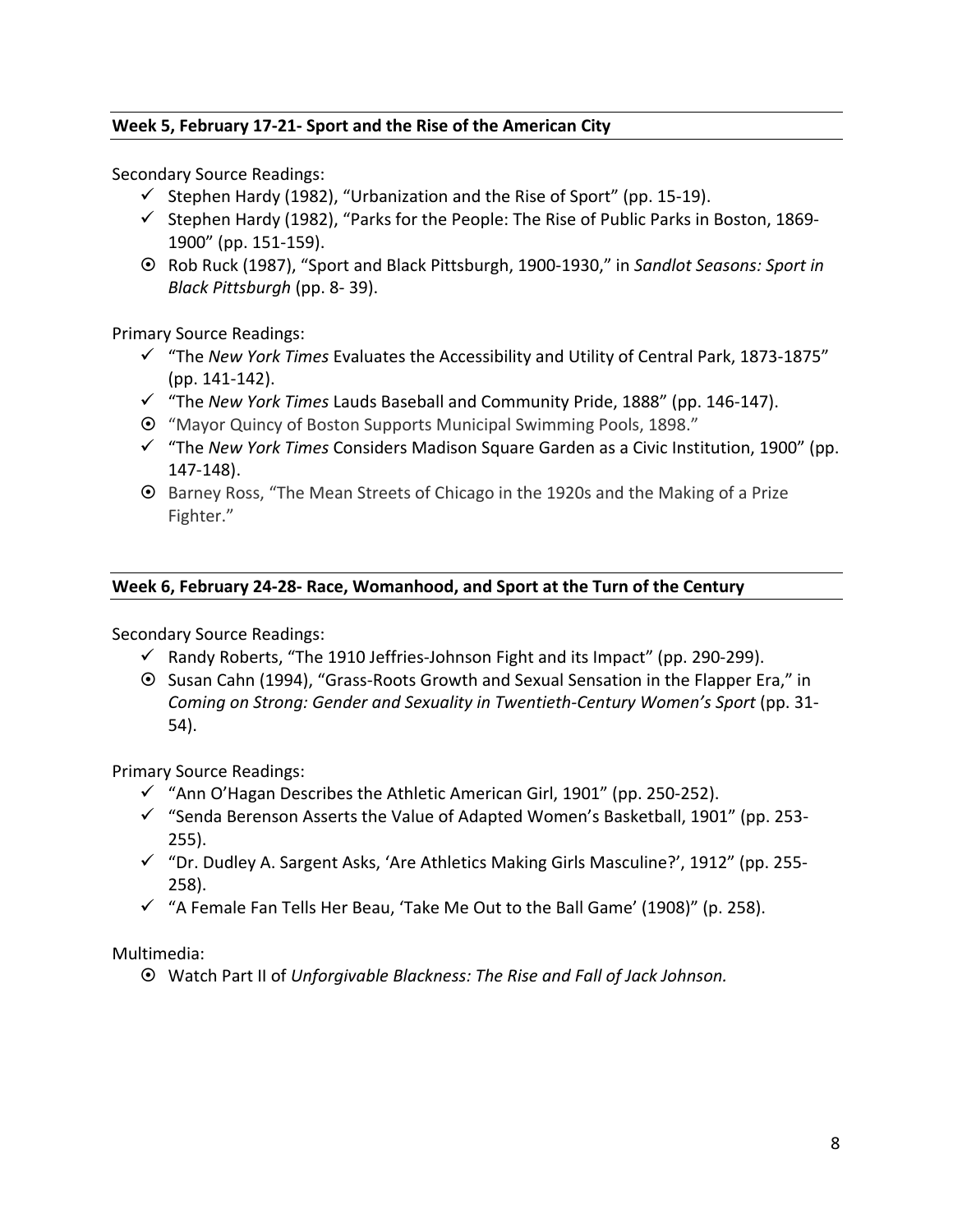#### **UNIT 2‐ Sport, Economic Crisis, War, and Postwar "Prosperity," 1932‐1968**

#### **Week 7, March 3‐7‐ Depression, Diplomacy, and Marketing America**

#### **\*\*\*MIDTERM #1 (COVERS MATERIAL THROUGH END OF UNIT 1) MARCH 7th IN CLASS \*\*\***

Secondary Source Readings:

- Barbara Keys (2004), *"*Spreading Peace, Democracy, and Coca‐Cola: Sport and American Cultural Expansion in the 1930s," *Diplomatic History* (pp. 165‐196).
- Brad Austin (2000), "Protecting Athletics and the American War Defenses of Intercollegiate Athletics at Ohio State and Across the Big Ten During the Great Depression," *Journal of Sport History* (pp. 247‐270).

Primary Source Readings:

- J.R. Tunis (1934), "Changing Trends in Sports," *Harper's Monthly*.
- $\odot$  Press clippings on sports/recreation during the New Deal.

#### **Week 8, March 10‐14‐ Sport, War, and American Identity**

Secondary Source Readings:

- Robert Elias (2010), "Good War Hunting," in *The Empire Strikes Out: How Baseball Sold U.S. Foreign Policy and Promoted the American Way Abroad* (pp. 126‐160).
- Susan Cahn (1994), "No Freaks, No Amazons, No Boyish Bobs: The All‐American Girls Baseball League," in *Coming on Strong* (pp. 140‐163).
- Michael Lenehan, *Ramblers* (pp. 1‐48).

Primary Source Readings:

- Carl Felken (1944), "Sports Skill Paying Off in the Pacific, Says Todd of Marines," *The Sporting News.*
- "Soldiers are Sports Minded," *What the Soldier Thinks* (1944).
- "The *Saturday Evening Post* Examines Women's Softball in World War II America" (pp. 339‐342).
- Frank Young (1942), "Major Leaguers Fail to Drop Color Bar," *Chicago Defender.*

Multimedia:

Watch *A League of Their Own.*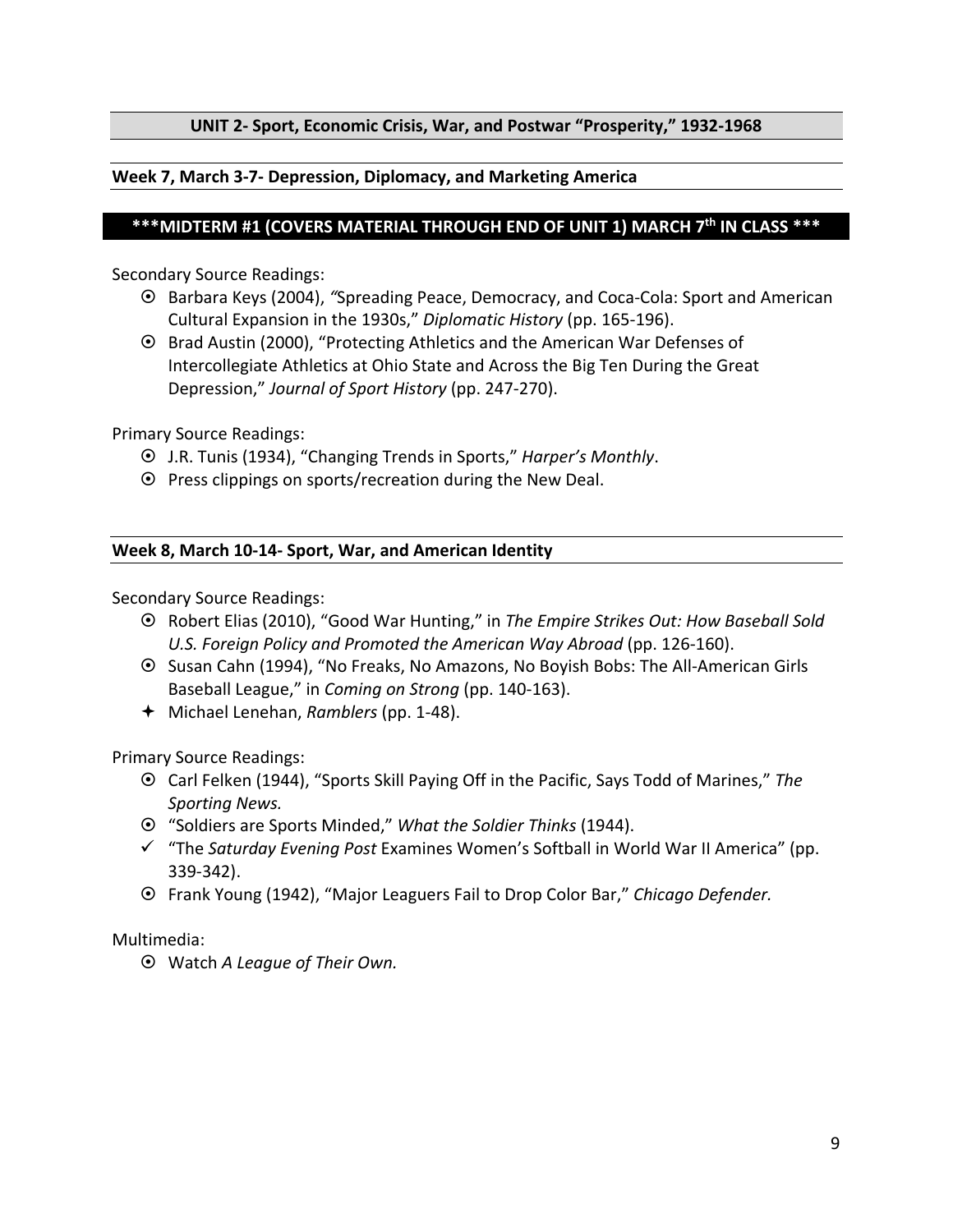#### **Week 9, March 24‐28‐ Sport, Recreation, and the Struggle for Desegregation after the War**

Secondary Source Readings:

- Thomas Smith (1987), "Civil Rights on the Gridiron: The Kennedy Administration and the Desegregation of the Washington Redskins," *Journal of Sport History* (pp. 189‐208).
- Michael Lenehan, *Ramblers* (pp. 49‐130).

Primary Source Readings:

- $\checkmark$  "Yankees President Larry McPhail's Plan to Discourage the Integration of Baseball, 1946" (pp. 371‐373).
- $\checkmark$  "Jackie Robinson on the Struggles of His First Spring Training, 1946" (pp. 373-376).
- Dave Meggyesy, former outside linebacker for the NFL's St. Louis Cardinals (1970), *Out of Their League* (pp. 193‐201).

#### **Week 10, March 31‐April 4‐ Markets, Mass Media, and the Postwar Sports Business**

Secondary Source Readings:

- $\checkmark$  Randy Roberts and James Olson (1989), "The Impact of Roone Arledge on Televised Sports" (pp. 417‐425).
- Michael Lenehan, *Ramblers* (pp. 131‐204).

Primary Source Readings:

- $\checkmark$  "Norris Poulson Reveals How Los Angeles Got the Brooklyn Dodgers in 1958" (pp. 408– 411).
- Dave Meggyesy (1970), *Out of Their League* (pp. 208‐213).

Multimedia:

Watch *Free Spirits* (ESPN 30 For 30).

#### **UNIT 3‐ Sport and the Limits of American Postwar Liberalism, 1967‐1976**

#### **Week 11, April 7‐11‐ Sport and Black Radicalism**

Secondary Source Readings:

Michael Lenehan, *Ramblers* (pp. 205‐284).

Primary Source Readings:

- $\checkmark$  "The Thoughts of Muhammad Ali in Exile, c. 1967" (pp. 376-378).
- $\checkmark$  "Harry Edwards Reviews the Making of the Black Athletic Revolt, 1967" (pp. 378-380).
- John Carlos (with Dave Zirin), "The Unraveling," in *The John Carlos Story* (pp. 129‐154).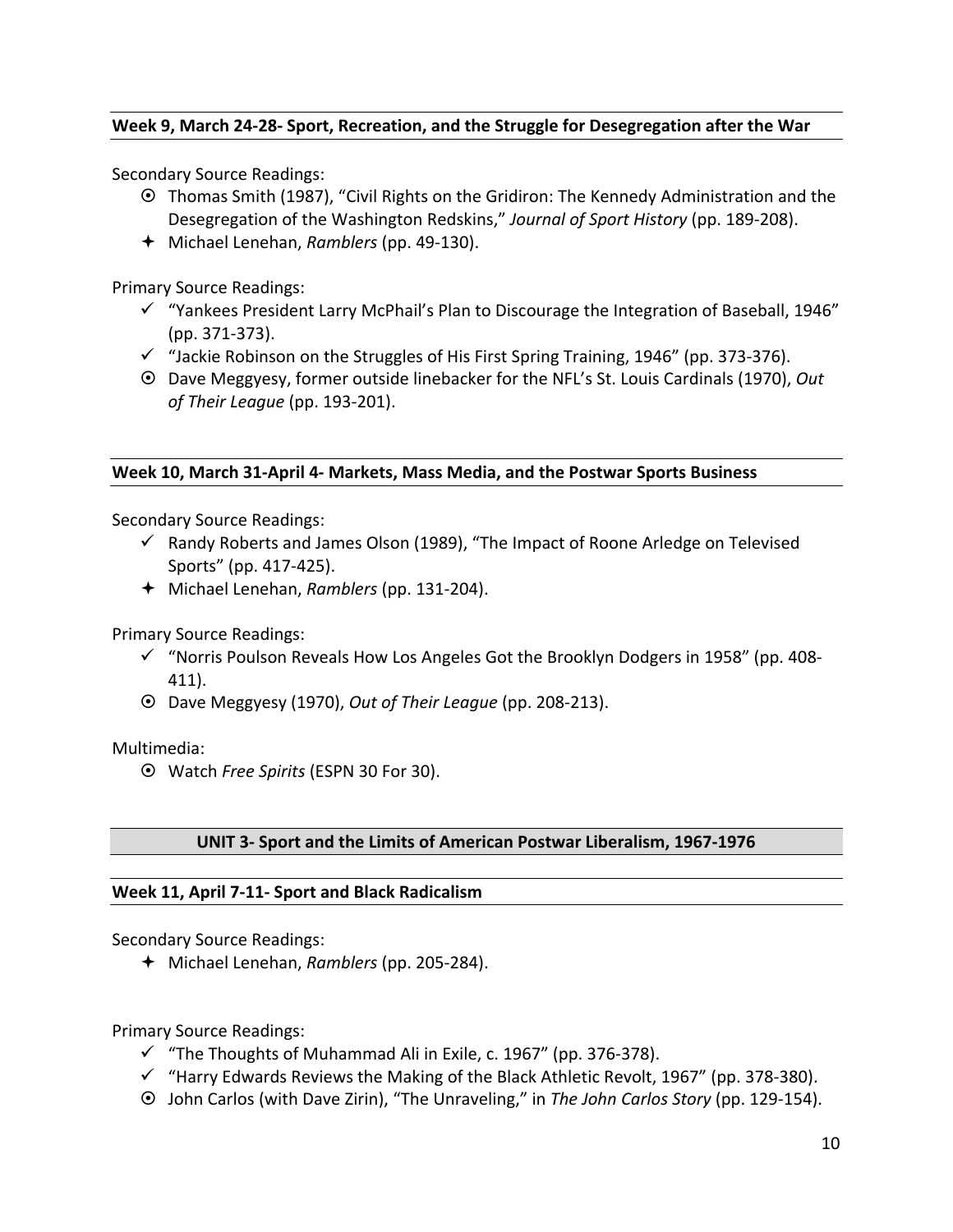Multimedia:

Watch *The Trials of Muhammad Ali*.

### **Week 12, April 14‐18‐ Sport, Sexuality, and Second Wave Feminism**

### **\*\*\*MIDTERM #2 (COVERS MATERIAL THROUGH END OF UNIT 2) APRIL 14th IN CLASS \*\*\***

Secondary Source Readings:

- Caroline Symons, *The Gay Games: A History*, Chapters 1‐3 (pp. 1‐37).
- Susan Cahn (1994), "You've Come a Long Way Maybe," in *Coming on Strong: Gender and Sexuality in Twentieth‐Century Women's Sport* (pp. 246‐280).

Primary Source Readings:

- $\checkmark$  "Billie Jean King Remembers Life as an Outsider in the 1950s and 1960s" (pp. 342-346).
- $\checkmark$  Attorney Ellen J. Vargyas Analyzes the Inadequacies of Title IX, 1992" (pp. 349-354).
- John Amaechi, (2008), selection in *Crisis: 40 Stories Revealing the Personal, Social and Religious Pain and Trauma of Growing Up Gay in America* (pp. 279‐286)*.*

Multimedia:

Watch *American Masters: Billie Jean King.*

#### **Week 13, April 21‐25‐ Free Agency and the Shifting Ground of Sports Labor**

Secondary Source Readings:

- Dave Zirin (2008), "The Flood Gates," in *A People's History of Sports in the United States* (pp. 181‐210).
- Walter LaFeber, *Michael Jordan and the New Global Capitalism,* Chapter 1 (pp. 1‐48).

Primary Source Readings:

- $\checkmark$  "Justice Thurgood Marshall Dissents in the Curt Flood Case, 1972."
- $\checkmark$  Marvin Miller Analyzes the Achievement of Free Agency, 1975."
- Curt Flood (1971), "The Butterflies of March," in *The Way it Is* (pp. 1‐7).
- Jim Murray (1972), "Baseball—An Age of Innocence Bent on Destruction," *Los Angeles Times*.
- Robert Lipsyte (1970), "Revolt of the Gladiators," *New York Times*.